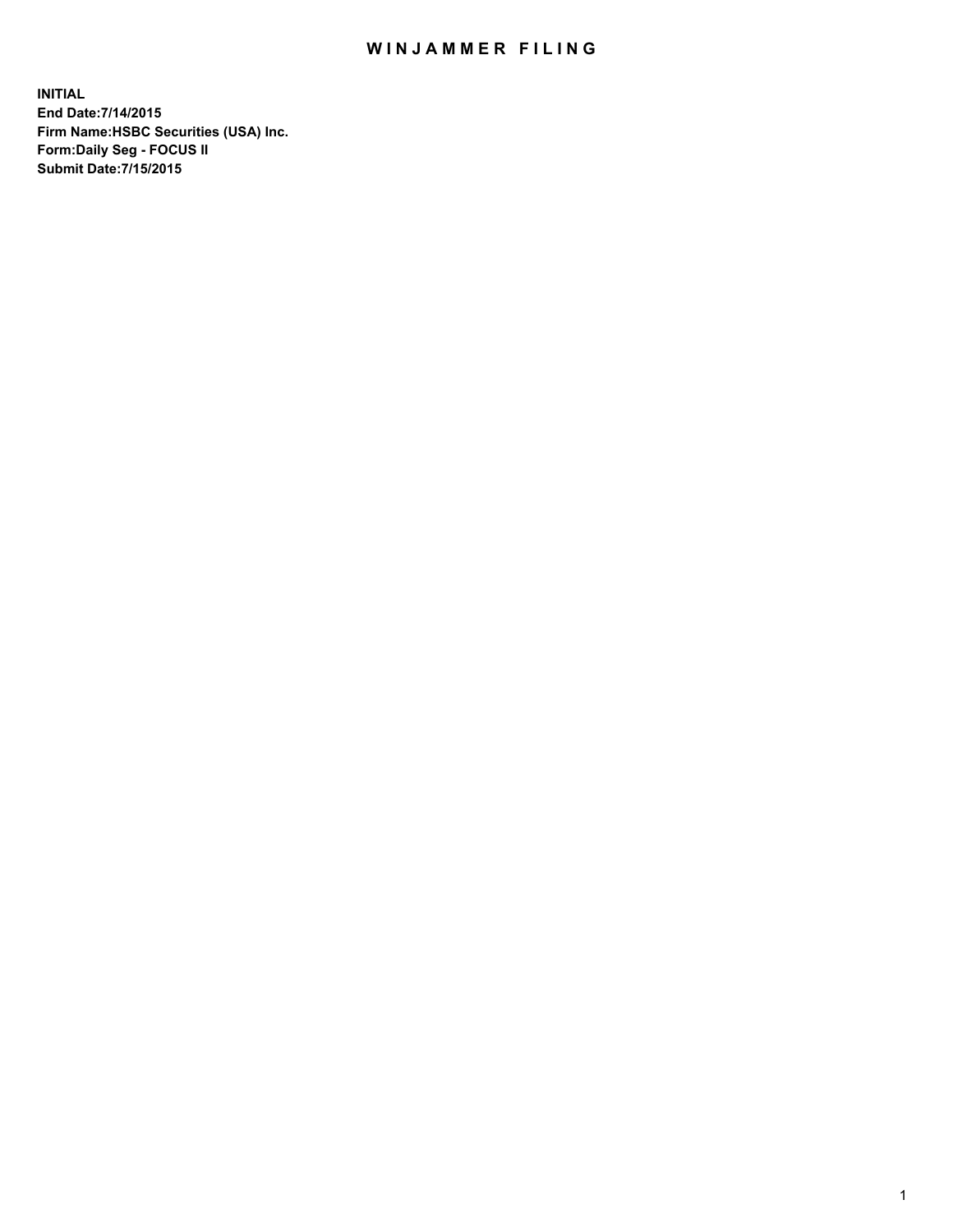## **INITIAL End Date:7/14/2015 Firm Name:HSBC Securities (USA) Inc. Form:Daily Seg - FOCUS II Submit Date:7/15/2015 Daily Segregation - Cover Page**

| Name of Company<br><b>Contact Name</b><br><b>Contact Phone Number</b><br><b>Contact Email Address</b>                                                                                                                                                                                                                          | <b>HSBC Securities (USA) Inc.</b><br>Steven richardson<br>212-525-6445<br>steven.richardson@us.hsbc.com |
|--------------------------------------------------------------------------------------------------------------------------------------------------------------------------------------------------------------------------------------------------------------------------------------------------------------------------------|---------------------------------------------------------------------------------------------------------|
| FCM's Customer Segregated Funds Residual Interest Target (choose one):<br>a. Minimum dollar amount: ; or<br>b. Minimum percentage of customer segregated funds required:%; or<br>c. Dollar amount range between: and; or<br>d. Percentage range of customer segregated funds required between:% and%.                          | 50,000,000<br>0 <sub>0</sub><br>00                                                                      |
| FCM's Customer Secured Amount Funds Residual Interest Target (choose one):<br>a. Minimum dollar amount: ; or<br>b. Minimum percentage of customer secured funds required:%; or<br>c. Dollar amount range between: and; or<br>d. Percentage range of customer secured funds required between:% and%.                            | 10,000,000<br><u>0</u><br>0 <sub>0</sub><br>00                                                          |
| FCM's Cleared Swaps Customer Collateral Residual Interest Target (choose one):<br>a. Minimum dollar amount: ; or<br>b. Minimum percentage of cleared swaps customer collateral required:% ; or<br>c. Dollar amount range between: and; or<br>d. Percentage range of cleared swaps customer collateral required between:% and%. | 70,000,000<br><u>0</u><br>00<br>0 <sub>0</sub>                                                          |

Attach supporting documents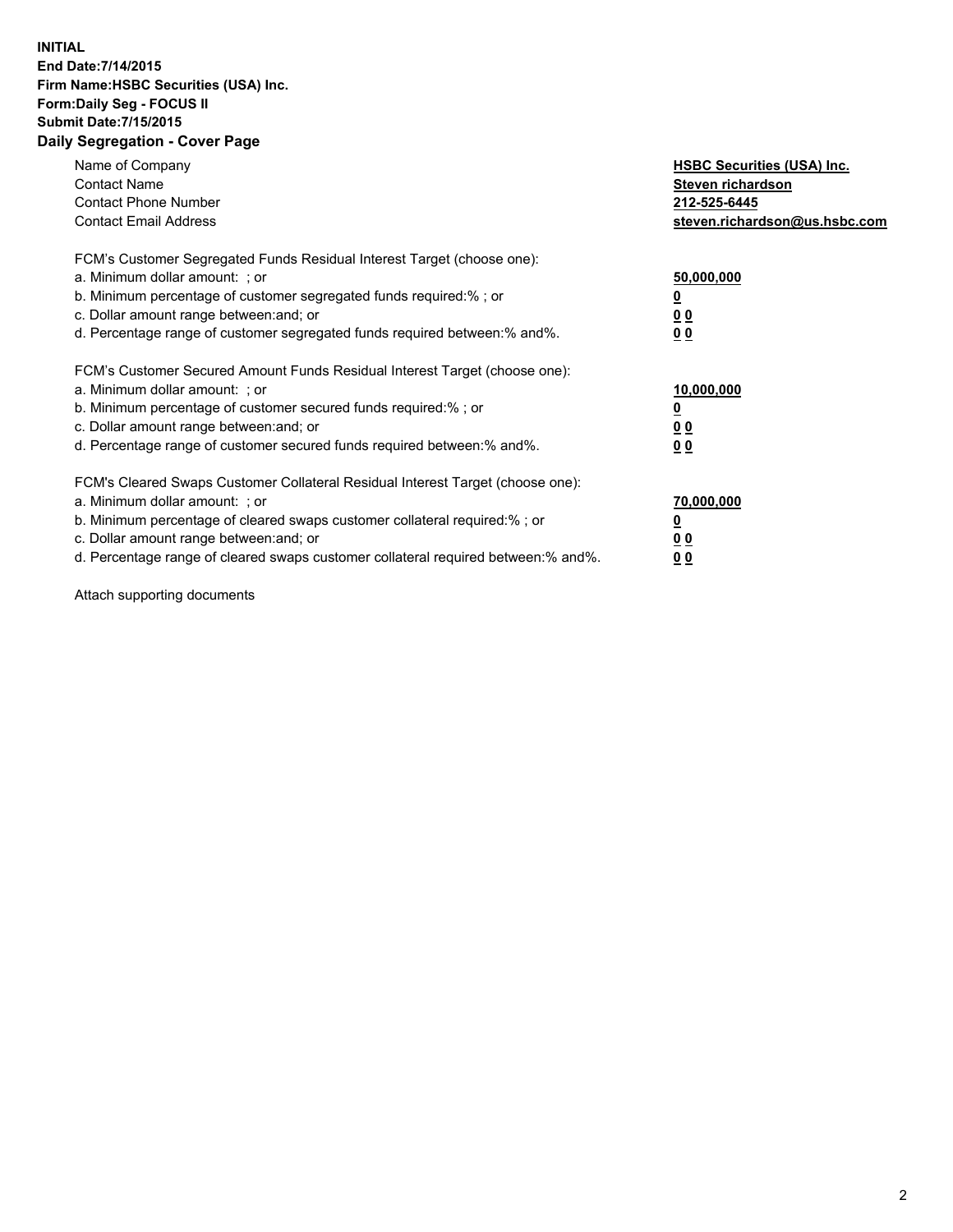**INITIAL End Date:7/14/2015 Firm Name:HSBC Securities (USA) Inc. Form:Daily Seg - FOCUS II Submit Date:7/15/2015 Daily Segregation - Secured Amounts**

Foreign Futures and Foreign Options Secured Amounts Amount required to be set aside pursuant to law, rule or regulation of a foreign government or a rule of a self-regulatory organization authorized thereunder **0** [7305] 1. Net ledger balance - Foreign Futures and Foreign Option Trading - All Customers A. Cash **64,206,928** [7315] B. Securities (at market) **39,496,391** [7317] 2. Net unrealized profit (loss) in open futures contracts traded on a foreign board of trade **-3,594,528** [7325] 3. Exchange traded options a. Market value of open option contracts purchased on a foreign board of trade **0** [7335] b. Market value of open contracts granted (sold) on a foreign board of trade **0** [7337] 4. Net equity (deficit) (add lines 1. 2. and 3.) **100,108,791** [7345] 5. Account liquidating to a deficit and account with a debit balances - gross amount **1,212,091** [7351] Less: amount offset by customer owned securities **-1,212,091** [7352] **0** [7354] 6. Amount required to be set aside as the secured amount - Net Liquidating Equity Method (add lines 4 and 5) **100,108,791** [7355] 7. Greater of amount required to be set aside pursuant to foreign jurisdiction (above) or line 6. **100,108,792** [7360] FUNDS DEPOSITED IN SEPARATE REGULATION 30.7 ACCOUNTS 1. Cash in banks A. Banks located in the United States **30,011,328** [7500] B. Other banks qualified under Regulation 30.7 **0** [7520] **30,011,328** [7530] 2. Securities A. In safekeeping with banks located in the United States **39,496,391** [7540] B. In safekeeping with other banks qualified under Regulation 30.7 **0** [7560] **39,496,391** [7570] 3. Equities with registered futures commission merchants A. Cash **0** [7580] B. Securities **0** [7590] C. Unrealized gain (loss) on open futures contracts **0** [7600] D. Value of long option contracts **0** [7610] E. Value of short option contracts **0** [7615] **0** [7620] 4. Amounts held by clearing organizations of foreign boards of trade A. Cash **0** [7640] B. Securities **0** [7650] C. Amount due to (from) clearing organization - daily variation **0** [7660] D. Value of long option contracts **0** [7670] E. Value of short option contracts **0** [7675] **0** [7680] 5. Amounts held by members of foreign boards of trade A. Cash **73,444,811** [7700] B. Securities **0** [7710] C. Unrealized gain (loss) on open futures contracts **-3,594,528** [7720] D. Value of long option contracts **0** [7730] E. Value of short option contracts **0** [7735] **69,850,283** [7740] 6. Amounts with other depositories designated by a foreign board of trade **0** [7760] 7. Segregated funds on hand **0** [7765] 8. Total funds in separate section 30.7 accounts **139,358,002** [7770] 9. Excess (deficiency) Set Aside for Secured Amount (subtract line 7 Secured Statement Page 1 from Line 8) **39,249,210** [7380] 10. Management Target Amount for Excess funds in separate section 30.7 accounts **10,000,000** [7780] 11. Excess (deficiency) funds in separate 30.7 accounts over (under) Management Target **29,249,210** [7785]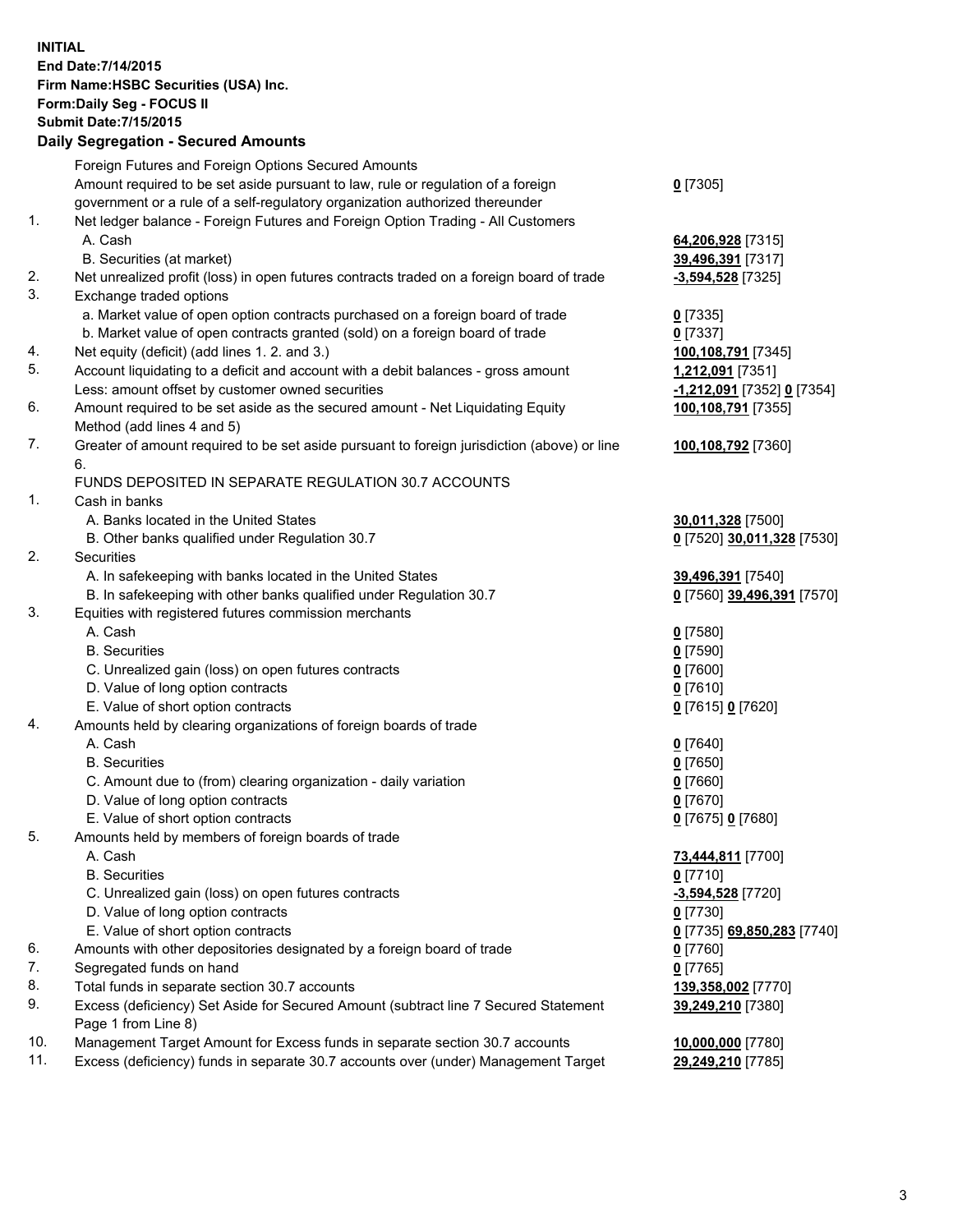**INITIAL End Date:7/14/2015 Firm Name:HSBC Securities (USA) Inc. Form:Daily Seg - FOCUS II Submit Date:7/15/2015 Daily Segregation - Segregation Statement** SEGREGATION REQUIREMENTS(Section 4d(2) of the CEAct) 1. Net ledger balance A. Cash **236,346,565** [7010] B. Securities (at market) **709,415,293** [7020] 2. Net unrealized profit (loss) in open futures contracts traded on a contract market **127,177,287** [7030] 3. Exchange traded options A. Add market value of open option contracts purchased on a contract market **110,440,746** [7032] B. Deduct market value of open option contracts granted (sold) on a contract market **-4,888,929** [7033] 4. Net equity (deficit) (add lines 1, 2 and 3) **1,178,490,962** [7040] 5. Accounts liquidating to a deficit and accounts with debit balances - gross amount **906,759** [7045] Less: amount offset by customer securities **-906,661** [7047] **98** [7050] 6. Amount required to be segregated (add lines 4 and 5) **1,178,491,060** [7060] FUNDS IN SEGREGATED ACCOUNTS 7. Deposited in segregated funds bank accounts A. Cash **4,015,506** [7070] B. Securities representing investments of customers' funds (at market) **0** [7080] C. Securities held for particular customers or option customers in lieu of cash (at market) **114,426,681** [7090] 8. Margins on deposit with derivatives clearing organizations of contract markets A. Cash **26,992,832** [7100] B. Securities representing investments of customers' funds (at market) **384,632,500** [7110] C. Securities held for particular customers or option customers in lieu of cash (at market) **594,988,612** [7120] 9. Net settlement from (to) derivatives clearing organizations of contract markets **1,098,338** [7130] 10. Exchange traded options A. Value of open long option contracts **110,440,746** [7132] B. Value of open short option contracts **-4,888,929** [7133] 11. Net equities with other FCMs A. Net liquidating equity **49,607,653** [7140] B. Securities representing investments of customers' funds (at market) **0** [7160] C. Securities held for particular customers or option customers in lieu of cash (at market) **0** [7170] 12. Segregated funds on hand **0** [7150] 13. Total amount in segregation (add lines 7 through 12) **1,281,313,939** [7180] 14. Excess (deficiency) funds in segregation (subtract line 6 from line 13) **102,822,879** [7190] 15. Management Target Amount for Excess funds in segregation **50,000,000** [7194]

16. Excess (deficiency) funds in segregation over (under) Management Target Amount Excess

**52,822,879** [7198]